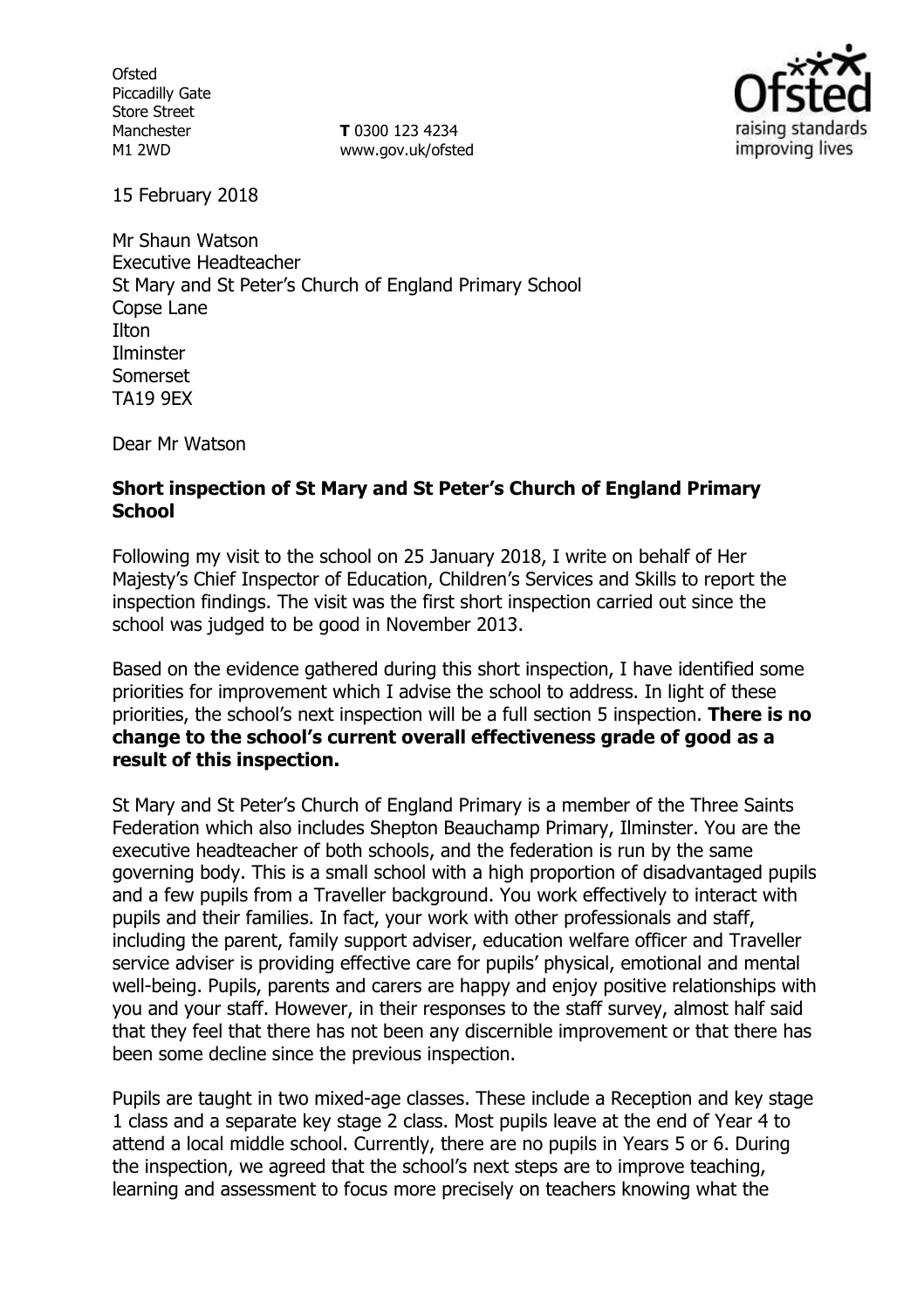

pupils know, can do and understand in order to ensure that pupils can make consistently good progress in reading, writing and mathematics. We also agreed that it is imperative to sustain the recent improvements in children's achievement at the end of Reception so that they can get off to a rapid start in their reading, writing and mathematical development.

Since the last inspection, leaders have not checked the quality of teaching precisely enough to bring about sustained improvements in teaching, learning and assessment. As a result, the previous areas for improvement, namely to improve writing and raise achievement for the most able pupils, remain critical areas for development.

## **Safeguarding is effective.**

You and your staff are diligent in safeguarding pupils. Mandatory procedures and checks on staff before they are employed are robust and well organised. Training for staff and governors is up to date and contributes to a strong culture of safeguarding. This is because staff know their duties and responsibilities and take rapid action when needed to protect pupils. You work closely with other professionals and external agencies to provide effective intervention and support for vulnerable pupils. You play a critical role in checking and challenging other authorities to ensure that pupils are kept safe.

Pupils said that they feel safe. They are fully aware of what to do to stay safe in different situations, for example when using the internet. They understand the need to protect personal information including passwords. Pupils also know about fire safety and the school's processes for evacuating the building. Pupils socialise well in this small school and are happy. They have no concerns about bullying or anti-social behaviour and trust staff to deal with the few incidents when they occur.

# **Inspection findings**

- My first line of enquiry evaluated how well leaders ensure that effective teaching is supporting and challenging pupils to make strong progress in reading, writing and mathematics. You hold termly meetings with teachers to check pupils' progress and have introduced systems to assess pupils, such as through the school's chosen reading scheme. You also work with other primary schools through the Crewkerne and Ilminster schools collaborative community learning partnership (CLP) to moderate pupils' achievement. However, leaders do not assess pupils' work with sufficient depth or rigour, which leads to some overly generous assessments. This slows the identification of weaknesses and, as a result, you and other leaders are not acting quickly enough to intervene when some pupils start to fall behind. This means that the most able pupils are not rapidly identified and supported effectively to reach the highest standards of which they are capable.
- Teachers' assessments do not accurately identify what pupils need to do next to improve, especially in reading and writing. Assessment notes and records are often vague or descriptive. They do not pinpoint what pupils know, understand and can do with enough precision. As a result, teachers do not adapt and moderate their plans well enough to have consistent impact on pupils' achievement.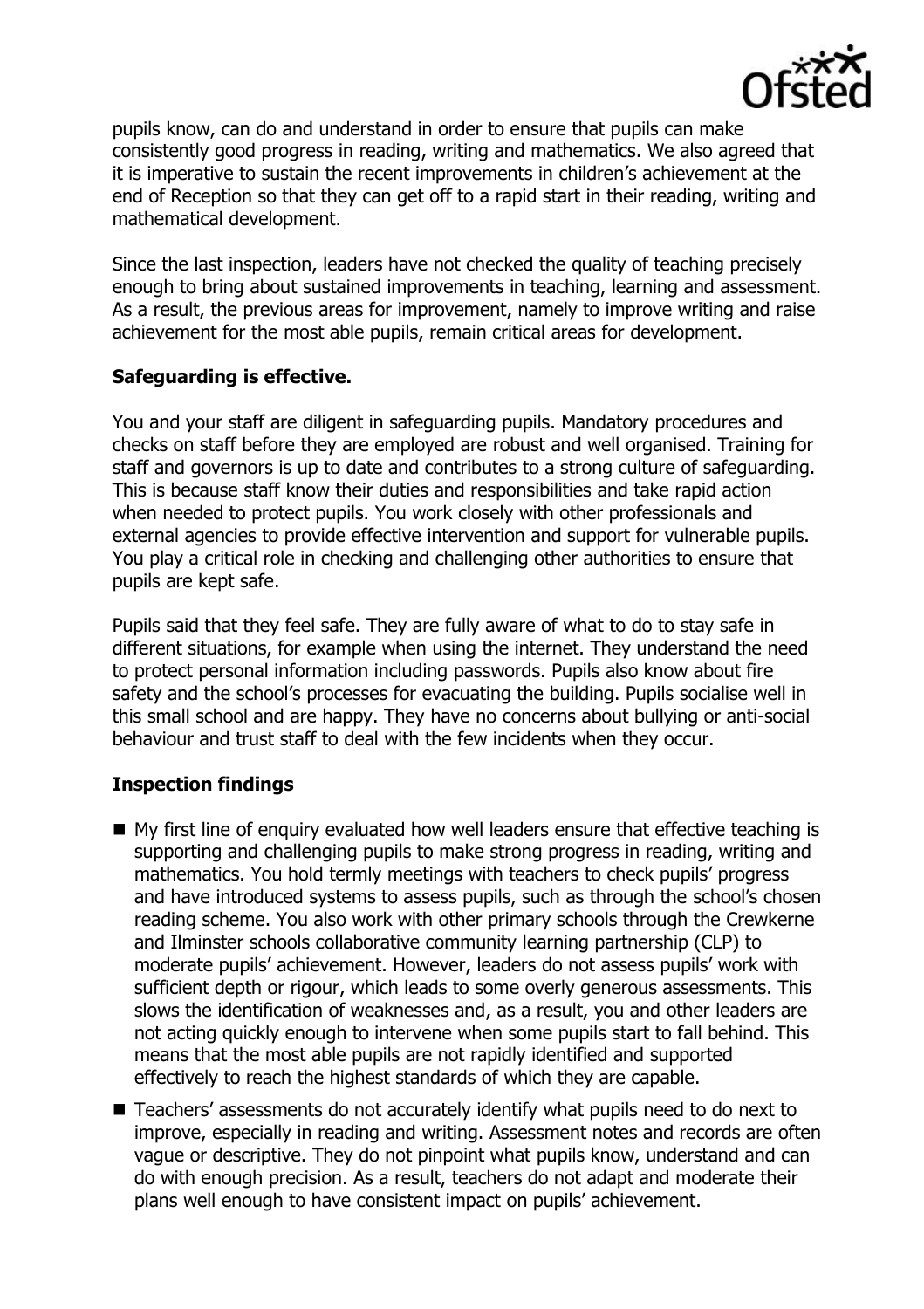

- Leaders do not evaluate the impact of some key strategies, such as those funded through the pupil premium grant, well enough. Leaders can explain the types of additional activities that disadvantaged pupils receive but do not closely check or analyse the benefits of these. As a consequence, too many of the disadvantaged pupils are not being effectively targeted for the support they need to catch up quickly. This reduces the potential for the funding to have a positive and lasting impact on pupils' achievement.
- Teachers do not regularly plan high-quality activities across the curriculum to deepen pupils' understanding, skills and knowledge in writing and mathematics. As a result, pupils are not consistently strong in composing, structuring or publishing high-quality pieces of writing as authors with a clear intent or purpose. This is also linked to the pupils' limited vocabulary and understanding of language and to reading not being strongly promoted.
- Similarly, teachers do not plan consistently well to enrich and deepen pupils' mathematical reasoning and understanding through other subjects. Key concepts and areas of study including time, measures, statistics and shape are not linked meaningfully to learning across the curriculum. Consequently, pupils seldom use and apply what they have learned and or what they know about mathematics in different, interesting and real-life situations.
- We agreed that the second line of enquiry was to evaluate the effectiveness of the school's approach to teaching reading and phonics. There has been recent improvement in the Year 1 phonics screening check and Year 2 retakes results in 2017. You ensure that phonics is taught every day. However, there are still key weaknesses in the phonics strategy that are holding some pupils back. In particular, pupils are not provided with the right books and texts to match their phonics knowledge. This factor applies to the most able pupils who are finding some books lack challenge to build rapidly on their phonics skills and knowledge.
- The teaching of phonics does not take into account the different starting points of Reception pupils. The pupils with the weakest phonic knowledge do not receive high-quality support. Consequently, their progress slows.
- Once pupils have gained an understanding of phonics so that they are not overtly reliant on using letters and sounds to read words, some pupils still lack speed and fluency in reading. This holds them back, especially the most able, as they do not develop secure comprehension, inference and deduction skills in order to understand what they are reading.
- Some pupils, particularly those who need to catch up, are not developing a love of reading. Staff do not check that home-school reading records are well maintained, including for some of the most vulnerable pupils. There is not a strong culture of reading in the school, and when I was listening to some pupils read they lacked motivation or inspiration, even telling me, 'Books are boring!'
- My third key line of enquiry considered how effectively the school's teaching and provision in the early years prepares the children for key stage 1. Assessment information, including on-entry baseline testing, is accurate. However, this is not used well enough to modify the environment or otherwise alter learning activities to meet the children's ongoing needs, including stretching and challenging the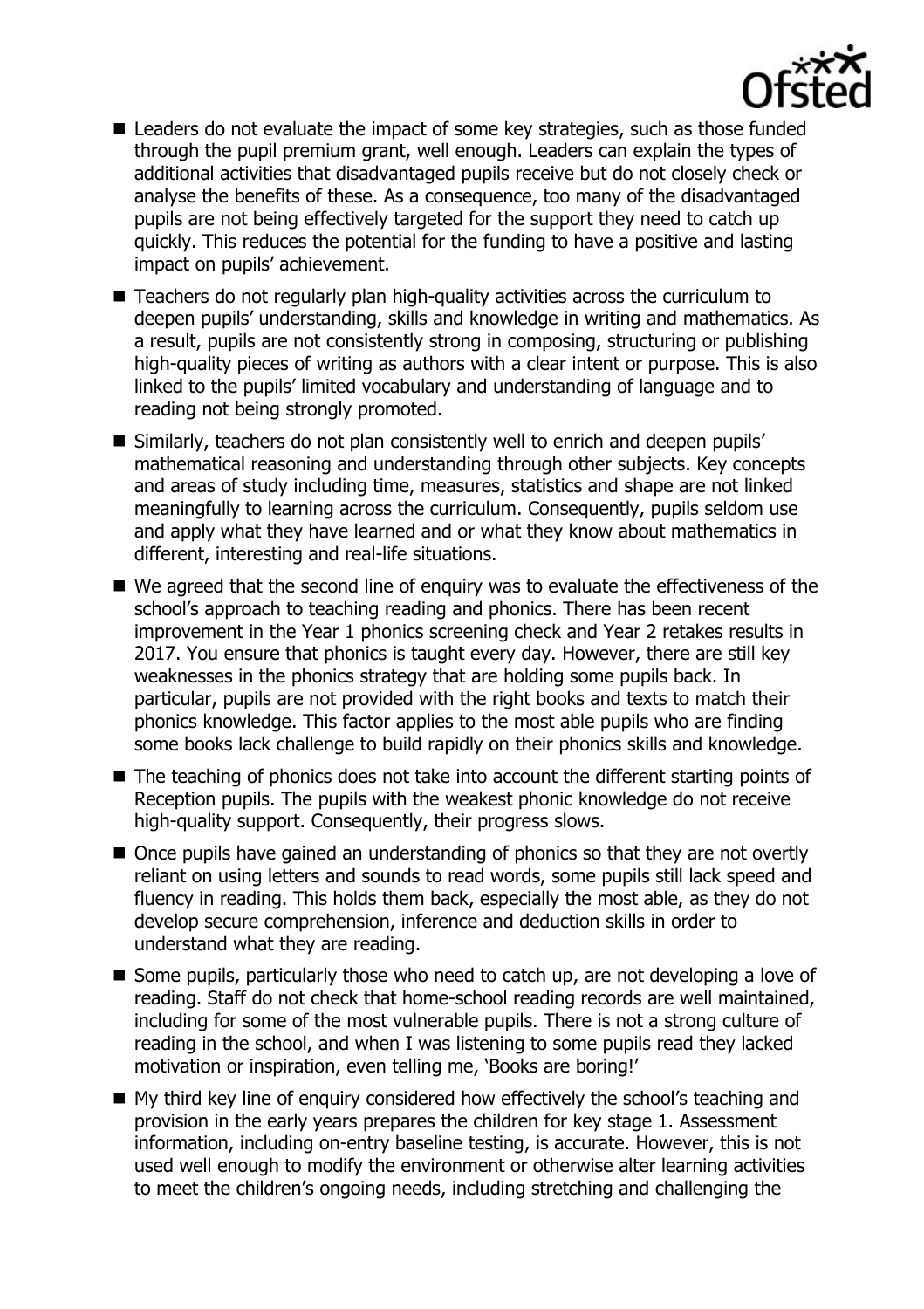

most able pupils.

■ The environment is well resourced and orderly but it is not arranged to provide sufficient focus on giving children a rapid start, especially in literacy. Leaders' analysis shows that reading and writing are perennially the biggest areas of weakness for the children. However, early years practice, including the use of resources and provision does not reflect this area as an urgent priority. Children do not often show curiosity in books or want to start reading or writing independently or with interest. As a result, they are not getting off to a flying start to be well prepared for key stage 1 and beyond.

### **Next steps for the school**

Leaders and those responsible for governance should ensure that:

- teachers use assessment information effectively to ensure that pupils' next steps in reading, writing and mathematics are well matched to their needs, including for the most able pupils
- an effective approach to phonics and a strong culture for reading motivate pupils and raise achievement
- teachers use the full range of subjects to deepen pupils' mathematical knowledge and to enable pupils to compose high-quality writing.

I am copying this letter to the chair of the governing body, the director of education for the Diocese of Bath and Wells, the regional schools commissioner and the director of children's services for Somerset. This letter will be published on the Ofsted website.

Yours sincerely

Stewart Gale **Her Majesty's Inspector**

### **Information about the inspection**

We agreed the timetable and activities for the inspection. I worked extensively with you, including sampling a range of pupils' work and checking this against the school's assessment and tracking system. I scrutinised safeguarding records and we discussed a wide range of related matters, including staff recruitment, training and vetting arrangements. I spoke to pupils, staff and parents about their views of safeguarding. I evaluated evidence that shows how you work with other agencies to keep children safe. Together, we visited both classes in the school. I met with representatives of the governing body and reviewed school documents, including the school's selfevaluation summary and records of governors' visits. I took full account of the 10 responses on Parent View and spoke with parents and reviewed the free-texts received through the inspection. I also spoke with pupils throughout inspection